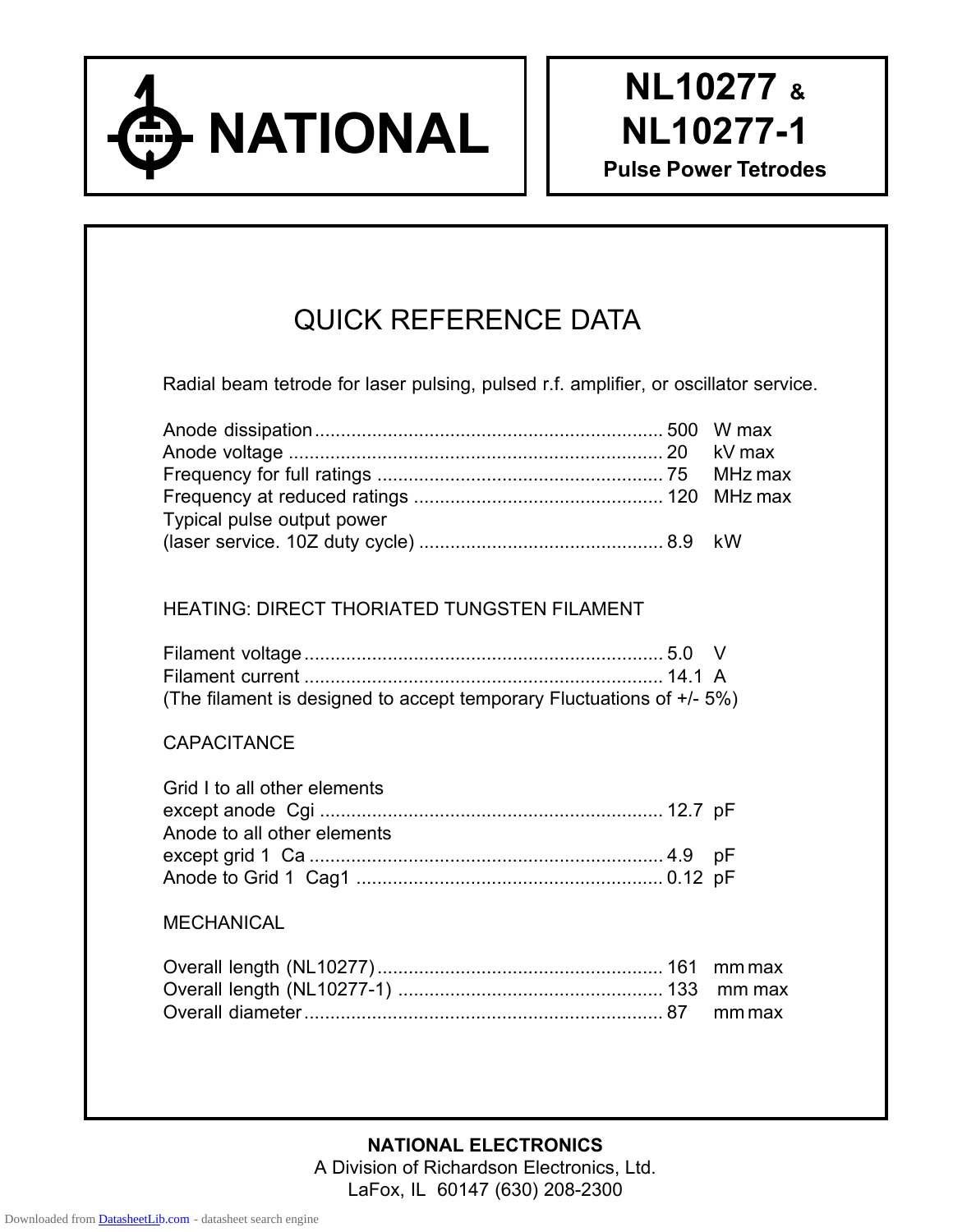# **MAXIMUM RATINGS (Absolute value)**

# **TYPICAL OPERATING CONDITIONS-LASER SERIES REGULATOR**

| Screen voltage 1,0 kV. duty cycle 100% |                 |           |    |
|----------------------------------------|-----------------|-----------|----|
|                                        | 12 <sup>°</sup> | 15        | kV |
| Anode voltage (laser firing)           |                 |           |    |
|                                        | 5.0             | 5.5 kV    |    |
|                                        | $-400$          | $-430$ V  |    |
| Grid voltage (laser firing)            |                 |           |    |
|                                        | $-104$          | $-110$ V  |    |
|                                        | 72              | 69        | mA |
|                                        | 360             | 380       | W  |
|                                        | 504             | 656       | W  |
| Screen voltage 1.0 kV. duty cycle 10%  |                 |           |    |
|                                        | 12              | 15        | kV |
| Anode voltage (laser firing)           |                 |           |    |
|                                        | 4.0             | 4.5 kV    |    |
|                                        | -400            | -430 V    |    |
| Grid voltage (laser firing)            |                 |           |    |
|                                        | -82             | $-100$ V  |    |
|                                        | < 0.5           | $< 0.5$ s |    |
|                                        | 863             | 778 mA    |    |
| Anode dissipation (pulse) 3400         | 3450            | 3500 W    |    |
|                                        | 6900            | 8944 W    |    |
|                                        |                 |           |    |

Page 2 of 6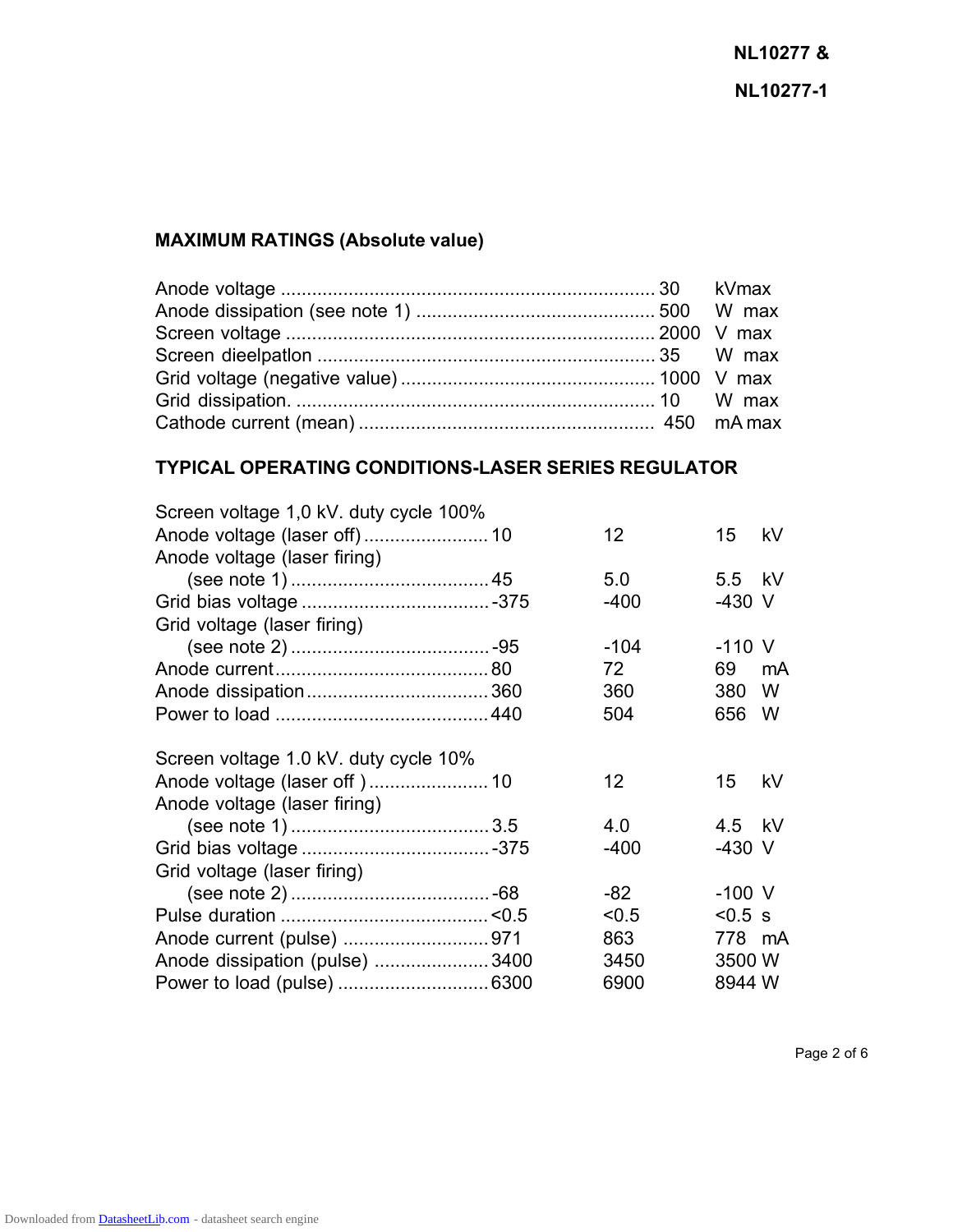| Screen voltage 400 V. duty cycle 100% |                 |           |    |
|---------------------------------------|-----------------|-----------|----|
|                                       | 12              | 15        | kV |
| Anode voltage (laser firing)          |                 |           |    |
|                                       | 7.0             | 7.5 kV    |    |
|                                       | $-217$          | $-243$ V  |    |
| Grid voltage (laser firing)           |                 |           |    |
|                                       | $-108$          | $-113$ V  |    |
|                                       | 56              | 53        | mA |
|                                       | 395             | 395       | W  |
|                                       | 282             | 395       | W  |
| Screen voltage 400 V. duty cycle 10%  |                 |           |    |
|                                       | 12 <sup>2</sup> | 15        | kV |
| Anode voltage (laser firing)          |                 |           |    |
|                                       | 6.0             | 6.5 kV    |    |
|                                       | $-217$          | $-243$ kV |    |
| Grid voltage (laser firing)           |                 |           |    |
|                                       | $-25$           | $-30$ V   |    |
|                                       | < 0.5           | $< 0.5$ s |    |
| Anode current (pulse)  618            | 567             | 523 W     |    |
| Anode dissipation (pulse) 3400        | 3400            | 3400 W    |    |
| Power to load (pulse)  2780           | 3400            | 4446 W    |    |

#### NOTES:

1. A range of voltages may appear across the tetrode, depending on the power supplied to the laser and the need to retain non-oscillating conditions in the circuit. This may make necessary the use of sophisticated averaging of anode dissipation, or alternatively the use of conservative ratings.

2. Grid Impulse amplitude= grid voltage - grid bias voltage.

Page 3 of 6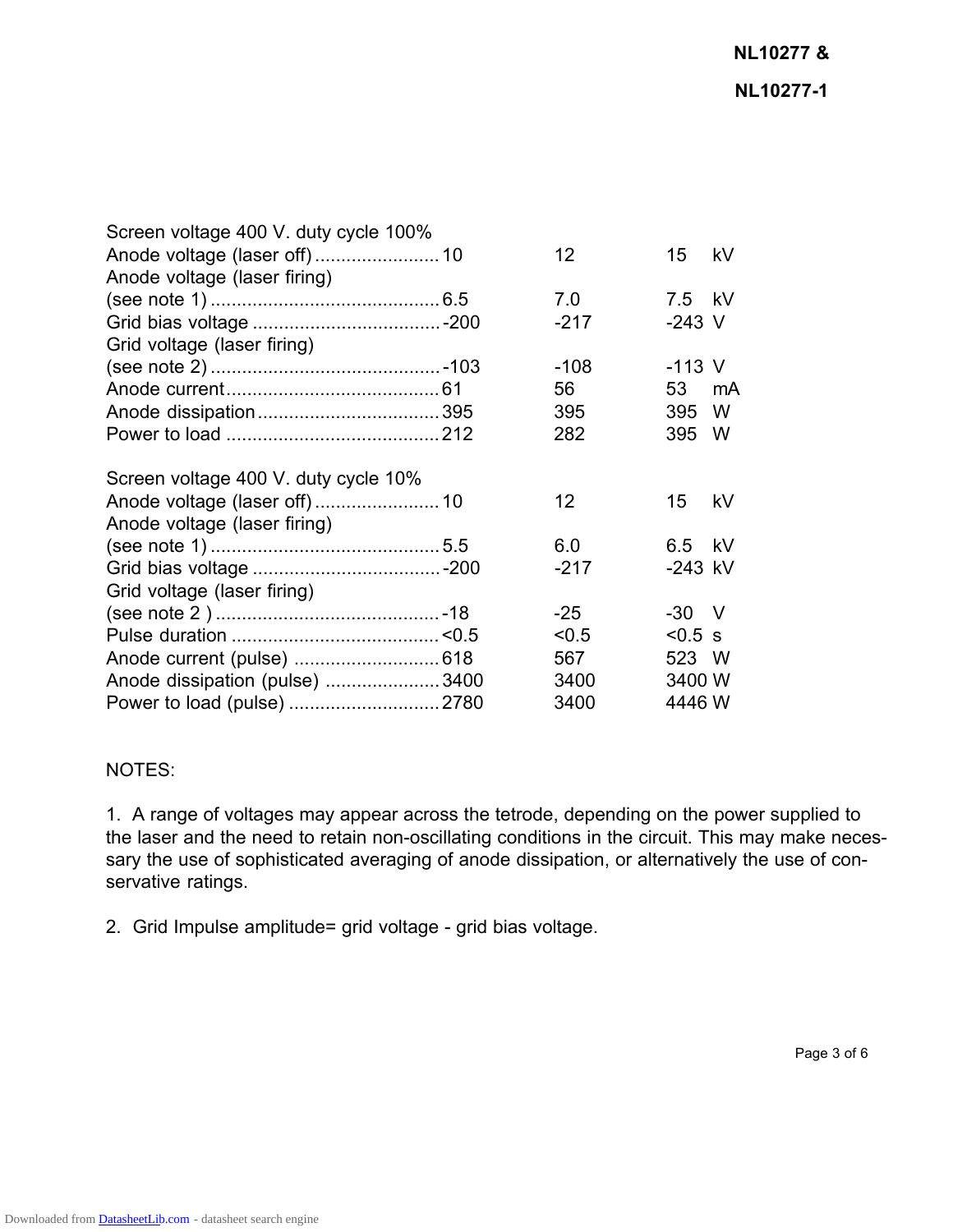**NL10277 & NL10277-1**

#### **COOLING**

(Radiation and forced air)

At anode dissipations up to 250 W a low-velocity air flow directed on the anode seal and the base generally will provide sufficient cooling. At higher dissipations the glass chimney should be used for circulating forced air along the bulb. At 400 W anode dissipation at least 0.4  $m<sup>3</sup>/$ min. air should be passed through the chimney. For this purpose the static pressure below the chassis should be min. 50 Pa if cooling as arranged in the recommended way.

#### **TEMPERATURE LIMITS**

| <b>Absolute Maximum Rating System</b> |             |
|---------------------------------------|-------------|
| <b>Bulb Temperature</b>               | Max. 350 °C |
| Temperature of anode seal             | Max. 220 °C |
| Temperature of Pin Seals              | Max. 180 °C |

#### **MECHANICAL DATA**

Base (NL10277-1) giant 5 pin Base metal-shell (NL10277) giant 5 pin Socket 40211-01, or SK410 Anode Connector 40624/S25671 Chimney SK406 Net Mass (NL10277) 297 g Net Mass (NL10277-1) 224 g

Page 4 of 6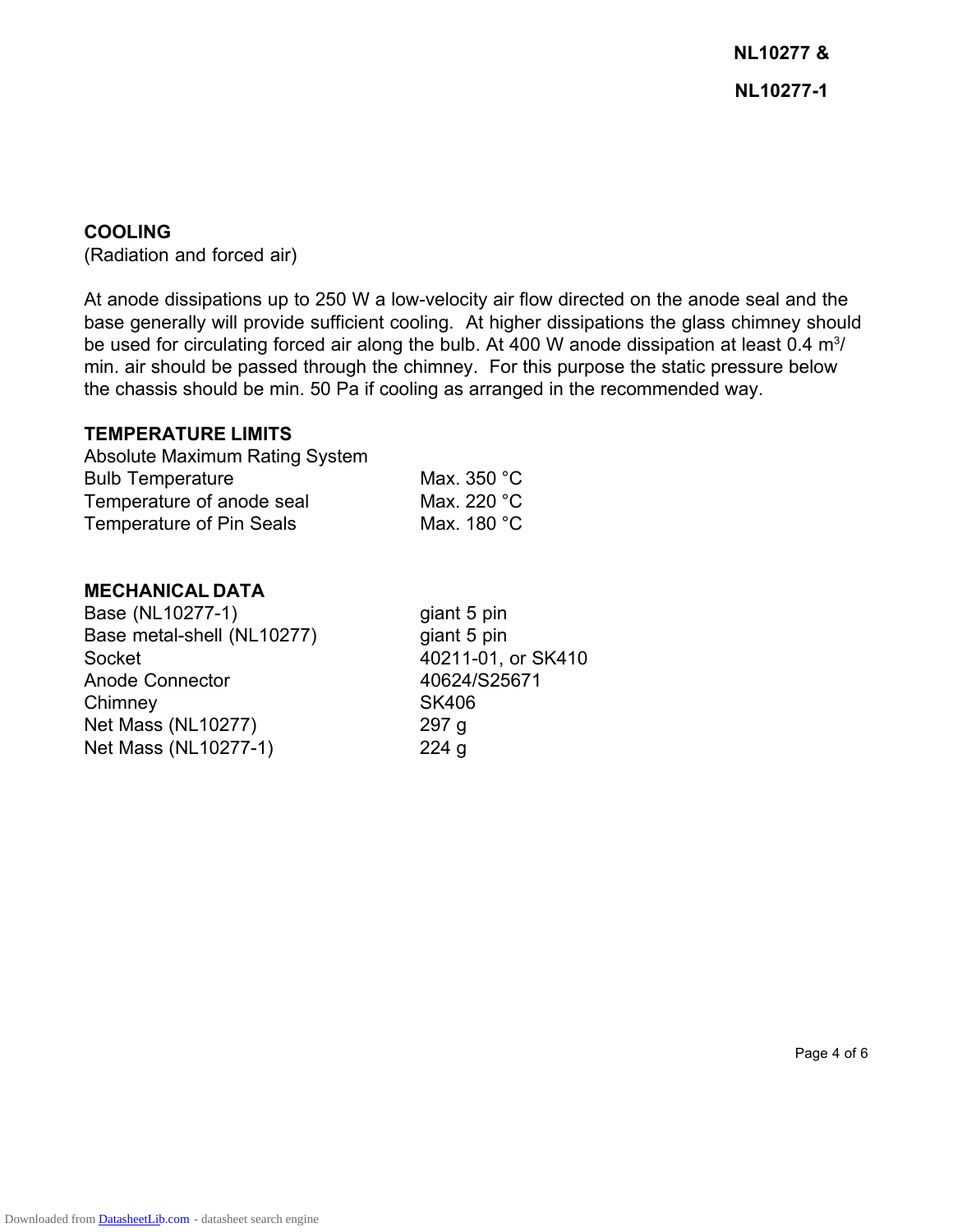**NL10277 & NL10277-1**

**OUTLINE DRAWINGS**